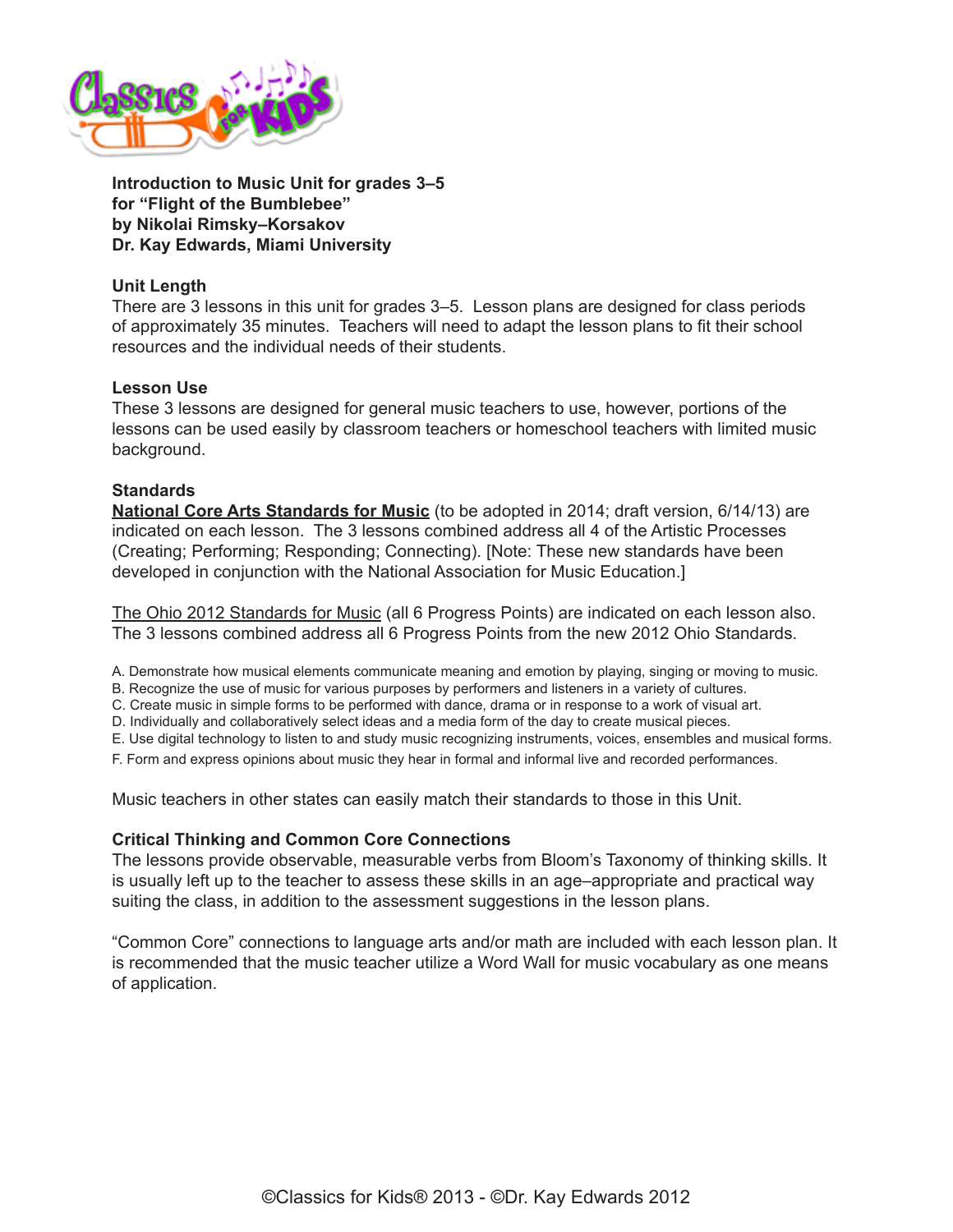

### **Overview**

Music Concepts and Objectives/Outcomes (that is, student learning outcomes) are indicated on each lesson. Over the 3 lessons, the Concept Areas of Rhythm (Tempo, Note Values, Patterns), Melody, Form, Expression, Texture, and Tone Color/Timbre are used. Skills developed over the 3 lessons are Singing, Moving, Listening, Performing, Evaluating, Creating, and Relating music to other subject areas such as history and literature.

# **The lessons for Rimsky–Korsakov's Flight of the Bumblebee for grades 3–5 are:**

Lesson #1: **[Sixteenth, Eighth, and Quarter Notes](http://www.classicsforkids.com/downloads/rimsky_korsakov/Rimsky-Korsakov_LessonPlans3-5_part1.pdf)** Lesson #2: **[A 'Bzzz-tsar' Story](http://www.classicsforkids.com/downloads/rimsky_korsakov/Rimsky-Korsakov_LessonPlans3-5_part2.pdf)**

Lesson #3: **[Different Versions to Compare and Share](http://www.classicsforkids.com/downloads/rimsky_korsakov/Rimsky_Korsakov_LessonPlans3-5_part3.pdf)**

The length of the Classics for Kids, Vol. 2 recording for this work is 1 minute and 33 seconds.

### **Prior Knowledge**

No prior knowledge on the part of the student is needed, although it is helpful to have had experience reading note values (quarter, eighth, sixteenth), performing note values and rhythms using body percussion or instruments, reading melodies on the treble staff, using a Venn diagram to make comparisons between two similar/different objects or pieces, and following icons or pictures of sound. It is also helpful to have had prior experience playing a keyboard or set of chromatic bells and improvising or composing with instruments.

### **Materials and Equipment**

Each lesson indicates the required materials and equipment. Whenever playing a recording, it is important to have a high-quality sound system and use a high-quality recording. The Classics [for Kids CD](https://secure2.convio.net/cpr/site/Ecommerce/390168608?VIEW_PRODUCT=true&product_id=1080&store_id=1101) or [website with free Naxos audio files](http://www.classicsforkids.com/music/hearthemusic.php?id=25) are very helpful in this regard, but your playback equipment is equally important. It should be better than that from a typical computer's speakers. Special Note: Any indications for the recording time (minutes:seconds) may vary slightly on different playback systems.

### **Instructional Plans (Lesson Plans)**

Each lesson plan has been designed specifically for the grade 3–5 age group, although music teachers may have to adapt portions of each plan. All of the plans have been "teacher-tested" (or are currently being tested) and are easy-to-follow, set up in a format similar to many music series textbooks. Step-by-step guidelines are given under the "Sequence" portion of each lesson. Bear in mind that some external website resources may change periodically.